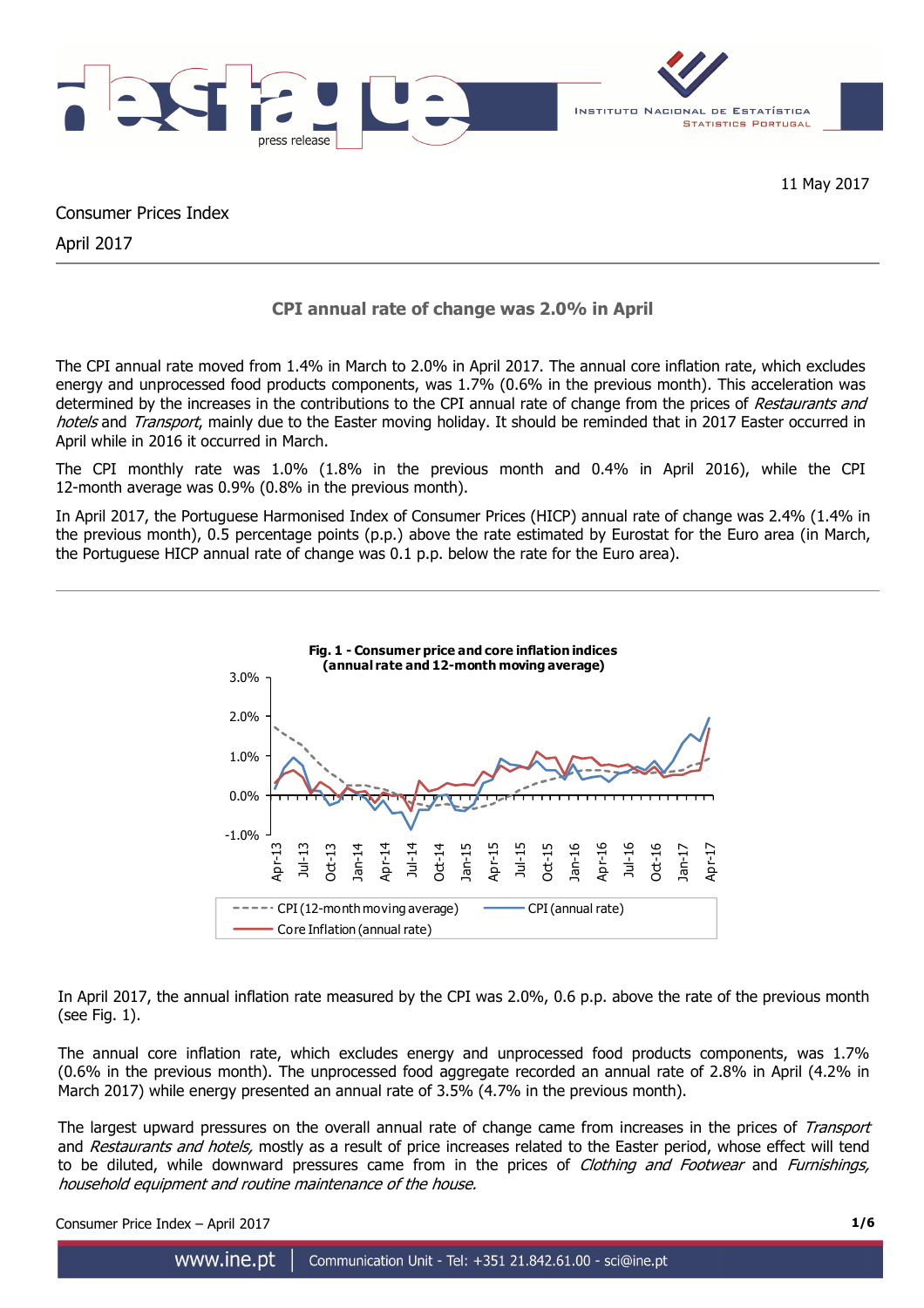

In April, the CPI monthly rate was 1.0% (1.8% in the previous month and 0.4% in April 2016). The main increase was observed in the prices of Restaurants and hotels. On the opposite side, downward contributions were observed in the prices of Alcoholic beverages and tobacco.

The CPI 12-month average rate was 0.9% in April (0.8% in the previous month).

In April, the HICP annual rate was 2.4% (1.4% in the previous month) while the HICP monthly rate was 1.5% (0.4% in April 2016).

In March 2017, the annual rate of change of the Portuguese HICP was 0.1 p.p. lower than the annual rate of change for the Euro area. In April 2017, the Portuguese HICP annual rate of change is estimated to be 0.5 p.p. higher than the Euro area annual rate of change.



The HICP 12-month average rate was 1.0% in April (0.9% in March 2017).

#### **Housing Rents**

In April the monthly rate of change of the average value of rents by net area for the whole country was -0.1% (0.2% in the previous month).

The main increase was recorded in the Açores region (0.1%), while the Lisboa region recorded the lowest rate of change (-0.3%).

The annual change rate for the whole country was 1.0% in April. The main increase was observed in the Madeira region (3.2%), while the Algarve region recorded the main decrease (-0.4%).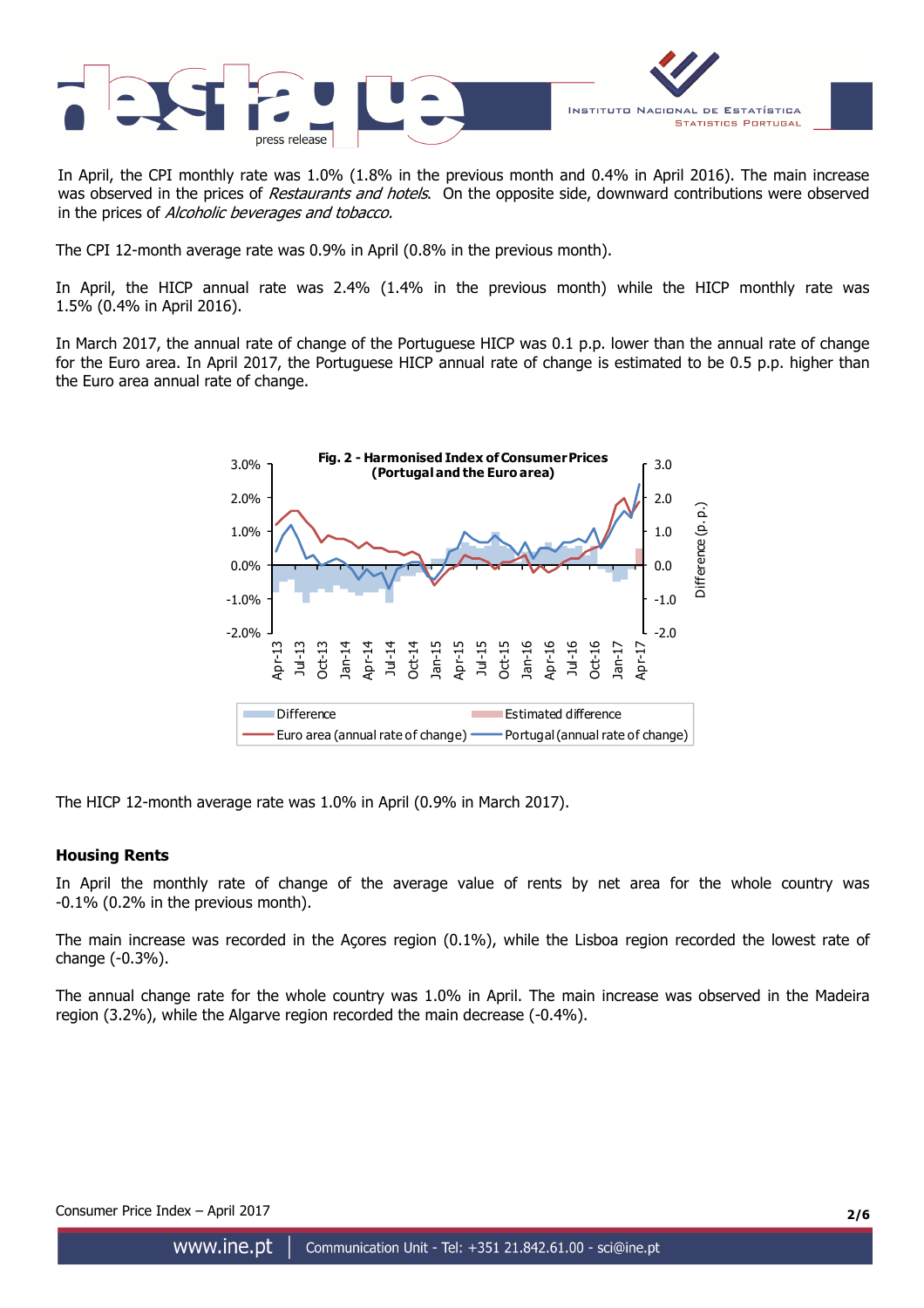



### **Consumer Price Index**

I

The Consumer Price Index (CPI) measures the change over time of the prices of a certain basket of goods and services bought by a "typical" consumer. The CPI has been designed to capture price changes and not to measure price levels.

The CPI is updated every year with the most recent information on prices and quantities. The 2017 CPI weighting structure and the sample of goods and services included in the basket are a result of the combination of three fundamental sources of information: results of the Portuguese National Accounts complemented with the Household Budget Survey and the Census for more detailed levels of expenditure. Administrative data is also used.

The CPI is compiled through the aggregation of seven regional price indexes and the goods and services included in the index are grouped according to the COICOP classification.

|    | <b>Table 1: CPI - COICOP Divisions</b>                                                                                                                                                                                              |    |                                  |
|----|-------------------------------------------------------------------------------------------------------------------------------------------------------------------------------------------------------------------------------------|----|----------------------------------|
| 01 | Food and non-alcoholic beverages                                                                                                                                                                                                    | 07 | Transports                       |
| 02 | Alcoholic beverages and tobacco                                                                                                                                                                                                     | 08 | Communications                   |
| 03 | Clothing and footwear                                                                                                                                                                                                               | 09 | Recreation and culture           |
| 04 | Housing, water, electricity, gas and other fuels                                                                                                                                                                                    | 10 | Education                        |
| 05 | Furnishings, household equipment and routine maintenance of the house                                                                                                                                                               | 11 | Restaurants and hotels           |
| 06 | Health                                                                                                                                                                                                                              | 12 | Miscellaneous goods and services |
|    | $COTCON.$ $C1 = -1C - 1$ of Trials of $C$ and $C$ and $C$ and $C$ and $C$ and $C$ and $C$ and $C$ and $C$ and $C$ and $C$ and $C$ and $C$ and $C$ and $C$ and $C$ and $C$ and $C$ and $C$ and $C$ and $C$ and $C$ and $C$ and $C$ a |    |                                  |

<sup>1</sup> COICOP: Classification Of Individual Consumption by Purpose

#### **Monthly rate**

The monthly rate is the change in the index of a certain month compared with the index of the previous month expressed as a percentage. Although up-to-date, this measure can be affected by seasonal and other effects.

#### **Annual rate**

The annual rate is the change in the index of a certain month compared with the index of the same month in the previous year expressed as a percentage. In the presence of a stable seasonal pattern, seasonal effects do not influence this measure.

#### **12-month average rate**

The 12-month average rate is the change in the average index of one year compared with the average index of the previous year expressed as a percentage. This moving average is less sensitive to transient changes in prices.

#### **Core inflation index (all items CPI excluding unprocessed food and energy products)**

The core inflation index is compiled by excluding the prices of unprocessed food and energy products from the all items CPI. The primary objective of this index is to capture the underlying inflation pressures in the economy.

#### **Harmonised Index of Consumer Prices**

The Harmonised Index of Consumer Prices (HICP) is compiled in each member state of the European Union for the purposes of inflation comparisons across EU countries, as required by the Treaty on European Union<sup>1</sup>. This index plays an important role as a guideline for the achievement of the European System of Central Banks primary objective: price stability. In 1998, the European Central Bank adopted the HICP as "the most appropriate price measure" for its definition of price stability in the Euro area<sup>2</sup>.

 $1$  Article 109j and protocol on the convergence criteria referred to in that article.

 $^2$  A stability oriented monetary policy strategy for the ESCB". ECB press notice released on 13 October 1998.

| Consumer Price Index - April 2017 | 3/6 |
|-----------------------------------|-----|
|                                   |     |

 $\overline{\phantom{a}}$  , and the set of the set of the set of the set of the set of the set of the set of the set of the set of the set of the set of the set of the set of the set of the set of the set of the set of the set of the s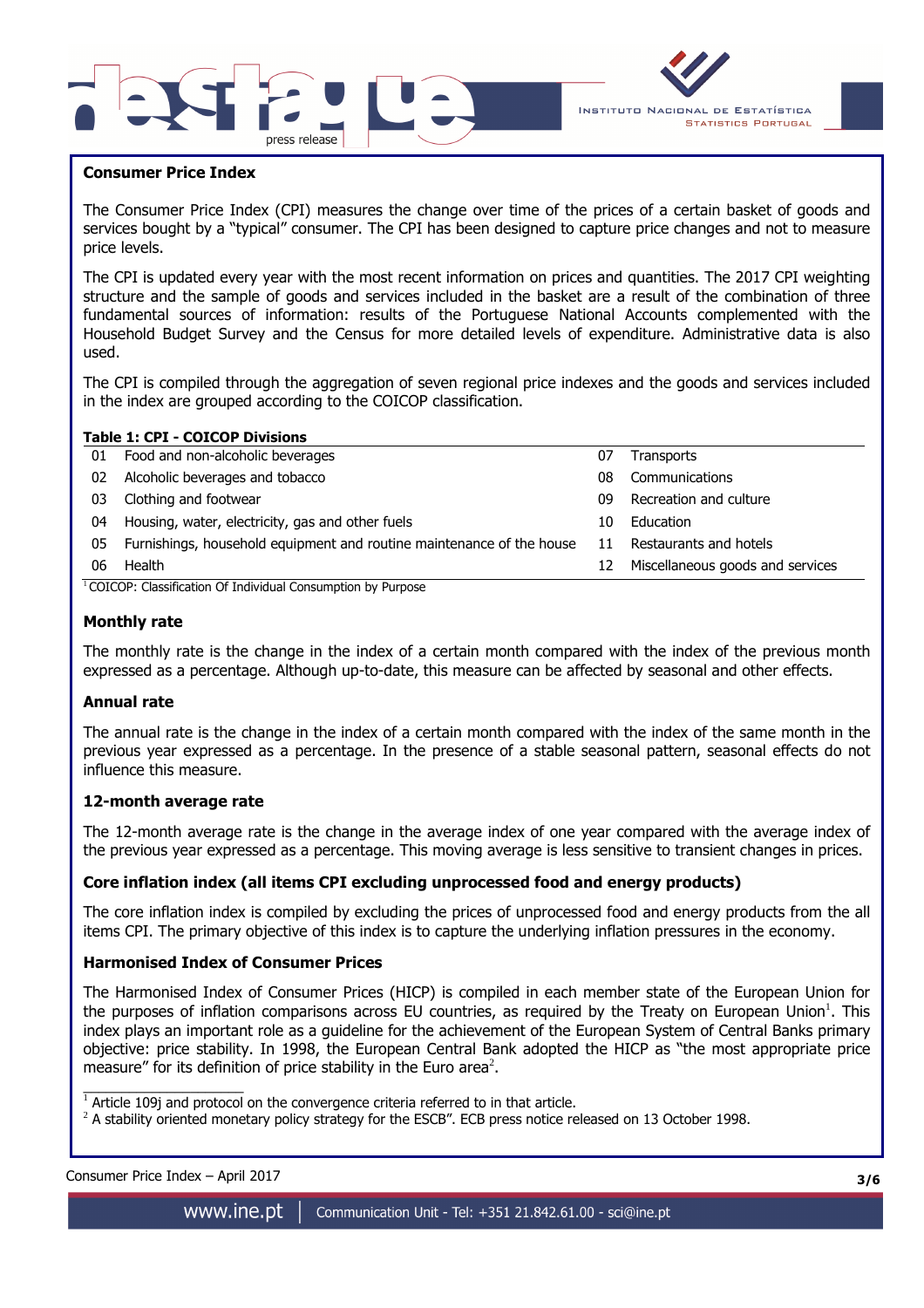

The HICP is produced in each Member State following a harmonized methodology developed by experts in the field of price statistics, under the "Price Statistics Working Group" and related Task Forces. From the methodological point of view, there are no major differences between the HICP and CPI. However, the different scope of coverage leads to differences in the weighting structure, mainly in Restaurants and hotels. This is mostly an effect of the inclusion of non-residents expenditure ("tourists") in the HICP and the corresponding exclusion from the CPI.

Additional information on the methodology of the HICP is available at http://ec.europa.eu/eurostat/web/hicp.

## **Table 2: CPI and HICP 2017 weighting structure**

|    | <b>COICOP divisions</b>                                               | <b>CPI</b> | <b>HICP</b> |
|----|-----------------------------------------------------------------------|------------|-------------|
| 01 | Food and non-alcoholic beverages                                      | 203.9      | 195.8       |
| 02 | Alcoholic beverages and tobacco                                       | 38.6       | 37.7        |
| 03 | Clothing and footwear                                                 | 73.6       | 74.4        |
| 04 | Housing, water, electricity, gas and other fuels                      | 99.8       | 93.9        |
| 05 | Furnishings, household equipment and routine maintenance of the house | 61.7       | 60.1        |
| 06 | Health                                                                | 59.0       | 56.4        |
| 07 | Transport                                                             | 153.5      | 150.8       |
| 08 | Communication                                                         | 34.3       | 32.3        |
| 09 | Recreation and culture                                                | 71.8       | 60.5        |
| 10 | Education                                                             | 15.9       | 14.9        |
| 11 | Restaurants and hotels                                                | 88.2       | 128.6       |
| 12 | Miscellaneous goods and services                                      | 99.8       | 94.4        |
| 00 | All items                                                             | $1,000^2$  | $1,000^2$   |

 $1$ COICOP: Classification Of Individual Consumption by Purpose.

 $2$  Due to rounding, the sum of the parts may not add exactly to 1000.

## **Presentation of data and rounding rules**

Since the release of the January 2013 CPI indices are published with base 100 in the year 2012.

Due to rounding procedures, those indices may not reproduce exactly the published rates of change. However, it should be noted that the published rates prevail.

In this press release the descriptive analysis is based on rounded values to one decimal.

## **Next press release**

The April 2017 CPI/HICP will be released on June  $12<sup>th</sup>$ , 2017.

Consumer Price Index – April 2017 **4/6**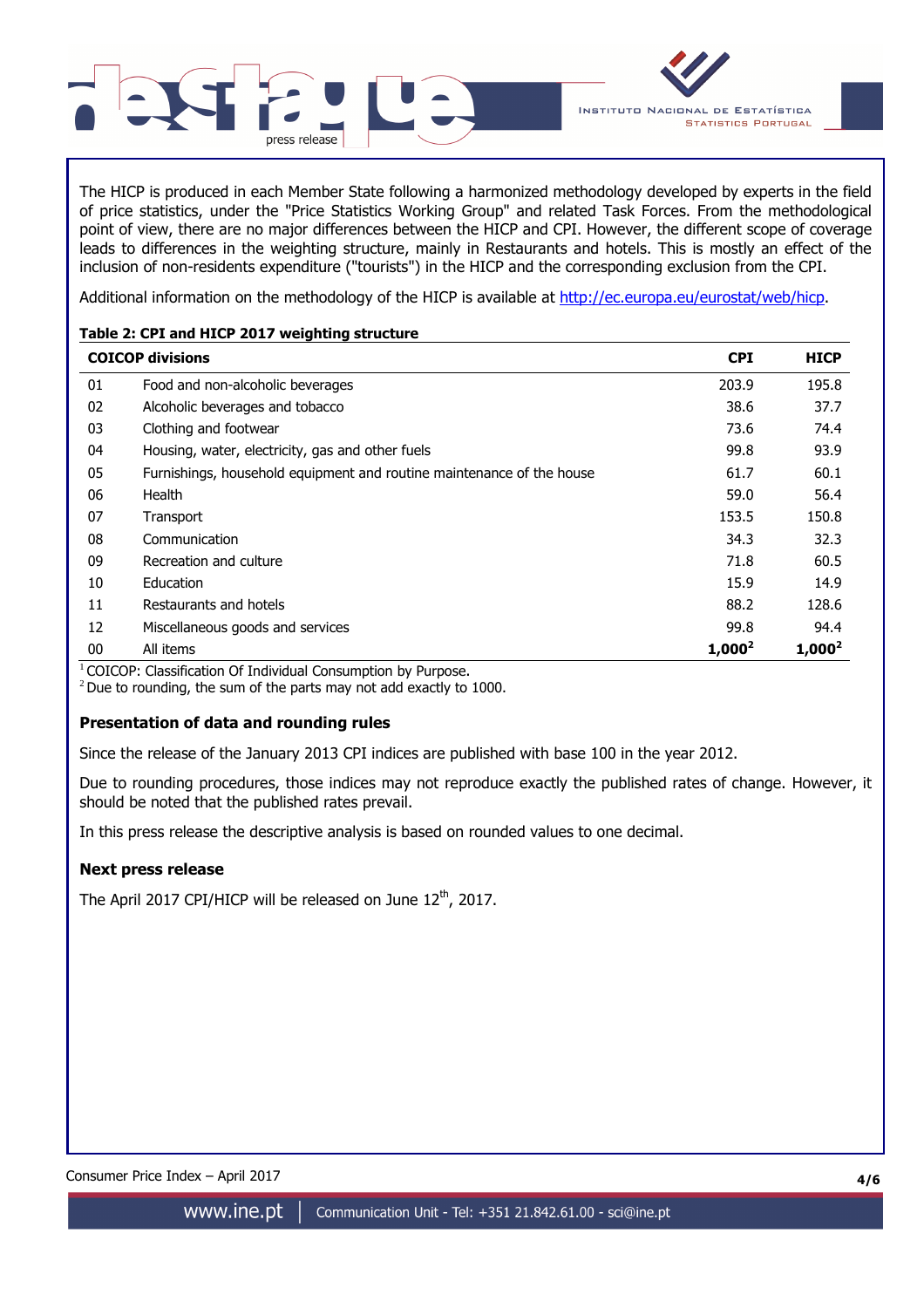

CPI rate of change (index division and all items CPI) **Annex:All-items** Index divisions $(1)$ **CPI**  $\overline{01}$  $02$  $0<sup>3</sup>$  $04$  $0<sub>5</sub>$  $06$  $\overline{07}$  $08$  $09$  $\overline{10}$  $\overline{11}$  $\overline{12}$ Annual average rate 2014  $-1.34$ 3.09  $-2.11$ 2.22  $-0.38$  $-1.49$  $0.43$ 0.97  $-0.46$  $-0.28$ 0.66  $-1.20$ 1.10 2015  $-2.02$  $0.23$  $0.41$  $-0.99$  $0.42$ 0.49 1.01 4.09 0.67 4.12  $-0.63$ 0.65 1.31 2016 0.49 2.61  $-0.39$ 0.39  $0.43$  $-0.61$  $-0.56$ 3.17 1.02 0.89 2.21 0.60  $0.61$ Annual rate 2015 April 1.18 4.04  $-2.44$ 0.50 0.64  $0.50$  $-1.40$ 3.55  $-1.40$ 0.49 1.89  $-0.02$  $0.40$ May 2.07 5.07  $-2.54$ 0.48 0.60 0.56 1.04 3.58  $-0.82$ 0.50 1.57  $-0.02$ 0.95 1.95 0.78  $-0.20$  $0.02$ June 4.91  $-3.44$  $0.62$ 0.49 4.90  $-0.53$  $0.51$ 1.54 0.80 July 1.53 4.97  $-2.86$ 0.24 1.15 0.34  $-0.42$ 4.98  $-0.48$ 0.59 1.43  $0.41$ 0.77 1.71  $-2.65$ 0.47  $-1.83$ 4.96 1.08 August 4.36  $0.05$ 1.14  $-0.42$ 0.58 1.51 0.66 September 1.98 4.28  $-0.23$  $-0.22$ 1.19  $0.29$  $-1.11$ 5.53  $-0.54$ 0.59 1.03 1.02 0.88 October 1.27 3.89  $-0.90$  $-0.32$  $-0.10$  $0.19$  $-0.85$ 4.77  $-0.54$ 0.93 0.95 1.60 0.63 November 0.36 4.31  $-1.68$  $-0.16$  $-0.01$  $0.18$ 0.36 4.73 0.81 0.95 0.51 1.69 0.64 December 0.00 4.32  $-2.28$ 0.04  $0.05$ 0.28  $-0.09$ 4.93  $0.21$ 0.93  $0.23$ 1.33 0.40  $0.21$  $-0.07$ 0.77  $-0.01$  $0.04$ 0.98 0.60 0.78 2016 January 4.37  $0.16$ 5.31  $0.91$ 1.60 February  $-0.62$ 4.06  $-0.23$ 0.59 1.14  $-0.19$  $-1.28$ 3.95 1.90 0.92  $0.15$ 1.09 0.40 March  $-0.73$ 4.38  $0.02$ 0.62 1.22  $-0.16$  $-1.43$ 3.30 1.26 0.93 1.77 0.90 0.45 April 0.09  $0.04$ 0.69 0.89  $-0.92$  $-0.93$ 2.95 0.74  $0.43$ 0.48 2.41 0.94 1.99  $-0.10$ 2.27  $-0.76$ 0.67  $-0.98$  $-1.29$ 2.76 0.94 0.94 2.19 0.50 0.33 May 0.65 June 1.01 1.89  $-0.86$ 0.69 0.62  $-0.90$  $-1.49$ 1.75 0.94 0.94 2.61 0.74 0.55  $-0.72$ July 1.65 1.77 1.32  $0.12$ 0.35  $-2.10$ 1.66 0.36 0.91 2.62  $0.63$  $0.61$ August 1.82 2.16 0.78 0.28  $0.02$  $-0.76$  $-1.29$ 1.57  $-0.29$ 0.89 3.29  $0.41$ 0.72 September 0.99 1.65  $-0.81$  $-0.05$  $-0.26$  $-0.59$  $-0.29$ 2.51 0.76 0.89 3.38 0.39 0.63 October 0.45 2.23  $-1.44$  $0.24$  $0.02$  $-0.60$ 0.94 3.05 2.56 0.77 4.20  $0.10$ 0.88 November 0.49 2.05  $-1.36$ 0.28  $0.04$  $-0.62$ 0.68 4.07 1.21 0.81 1.76  $-0.01$ 0.58 December 0.62 2.28  $-0.93$  $0.61$  $-0.35$  $-0.84$ 1.89 5.18 0.91 0.82 1.85  $0.42$ 0.88 2017 January 1.33 2.40  $-0.69$ 0.49  $-0.19$  $-0.47$ 5.38 2.47 1.38 0.85 1.61  $-0.13$ 1.33 February 2.37 2.57  $-1.83$  $0.11$  $-0.19$  $-0.27$ 5.89 1.92 0.83 0.85 1.89 0.44 1.55 March 2.68 3.73  $-1.72$ 0.31  $-0.83$  $-0.26$ 3.09 2.43 0.99 0.86 2.02 0.28 1.37 April 1.97 3.29  $-2.01$  $0.15$  $-0.52$ 0.73 4.58 3.07 2.70 0.85 5.70  $0.41$ 1.98 **Symbols:** f estimated x not available Po provisional Note: (1) The names of the divisions are given in the explanatory notes.

Source: INE - Portugal

Consumer Price Index – April 2017 **5/6**

www.ine.pt Communication Unit - Tel: +351 21.842.61.00 - sci@ine.pt